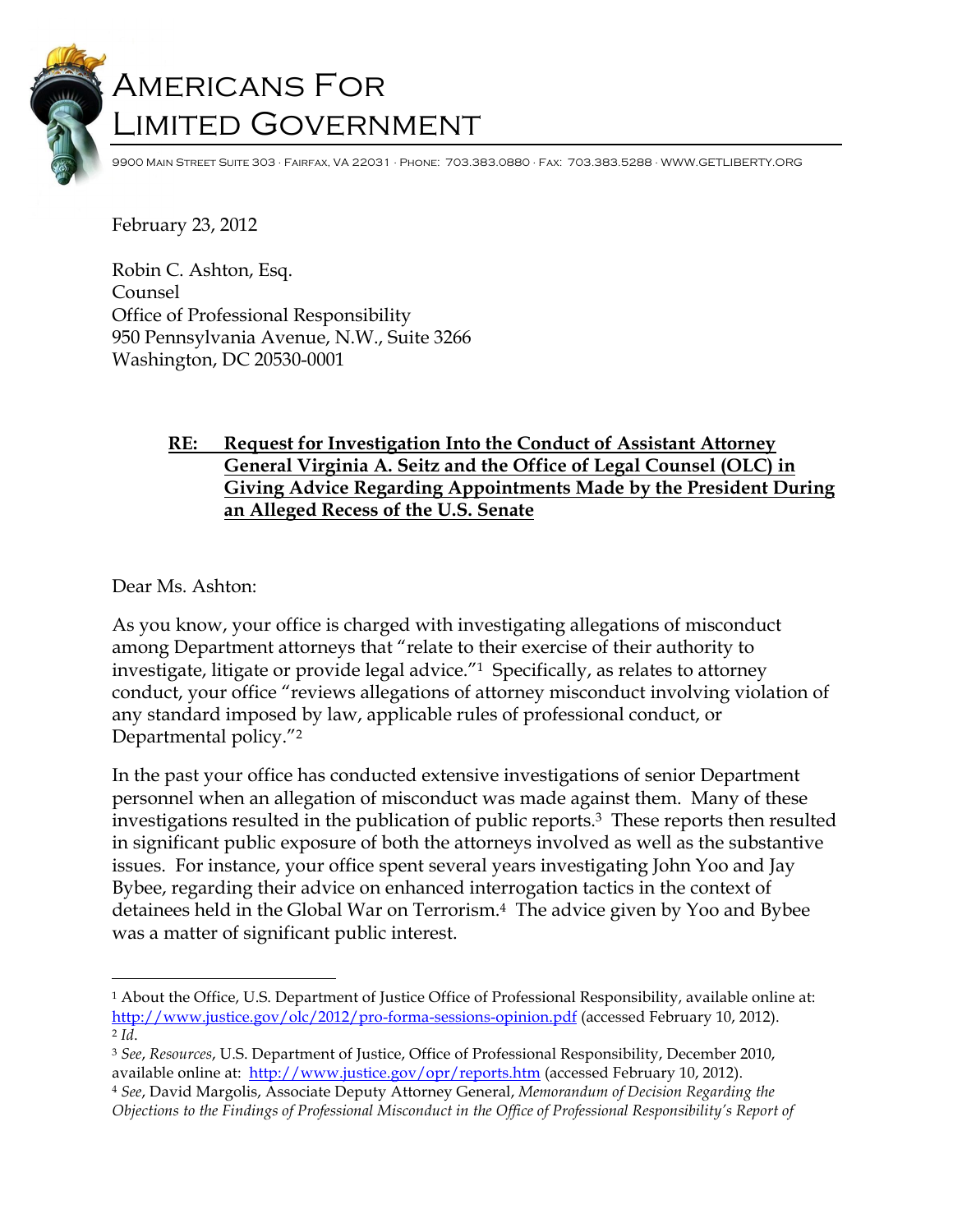## **Relevant Authority**

Numerous binding authorities govern the conduct of attorneys within the Department. Starting with the supreme law, attorneys are bound to follow the requirements of the U.S. Constitution. For instance attorneys are bound to protect the constitutional guarantee "against unreasonable searches and seizures."5 Attorneys are also bound by statutory and regulatory law and the professional standards imposed on attorneys by the various state bars in which they are licensed and practice.

For instance, the D.C. Rules of Professional Conduct include:

RULE 1.1 – COMPETENCE

(a) a lawyer shall provide competent representation to a client. Competent representation requires the legal knowledge, skill, thoroughness, and preparation reasonably necessary for the representation.

RULE 2.1 – ADVISOR

In representing a client, a lawyer shall exercise independent professional judgment and render candid advice.

Additionally, the Department maintains policies that apply to attorney conduct as well. 6

## **Conduct of Assistant Attorney General Seitz and the Office of Legal Counsel**

Given the responsibilities of your office and past precedent, your office, for the reasons described below and for other reasons, should likewise conduct a thorough investigation of the actions of Assistant Attorney General Virginia A. Seitz and the OLC for their actions in giving advice in a recent Memorandum Opinion for the Counsel to the President. 7 A copy of that memo is available on the website of the Office of Legal Counsel. 8

 $\overline{a}$ *Investigation into the Office of Legal Counsel's Memoranda Concerning Issues Relating to the Central Intelligence Agency's Use of "Enhanced Interrogation Techniques" on Suspected Terrorists*, Office of the Deputy Attorney General, U.S. Department of Justice, January 5, 2010.

<sup>5</sup> U.S. CONST. amend. IV.

<sup>6</sup> As regards the Office of Legal Counsel, *see*, *Best Practices for OLC Legal Advice and Written Opinions*, Memorandum for Attorneys of the Office, Office of Legal Counsel, U.S. Department of Justice, July 16, 2010, available online at: http://www.justice.gov/olc/pdf/olc-legal-advice-opinions.pdf (accessed February 10, 2012).

<sup>7</sup> *See*, *Lawfulness of Recess Appointments During a Recess of the Senate Notwithstanding Periodic Pro Forma Sessions*, Memorandum Opinion for the Counsel to the President, U.S. Department of Justice, Office of Legal Counsel, January 6, 2012, available online at: http://www.justice.gov/olc/2012/pro-formasessions-opinion.pdf (accessed February 10, 2012).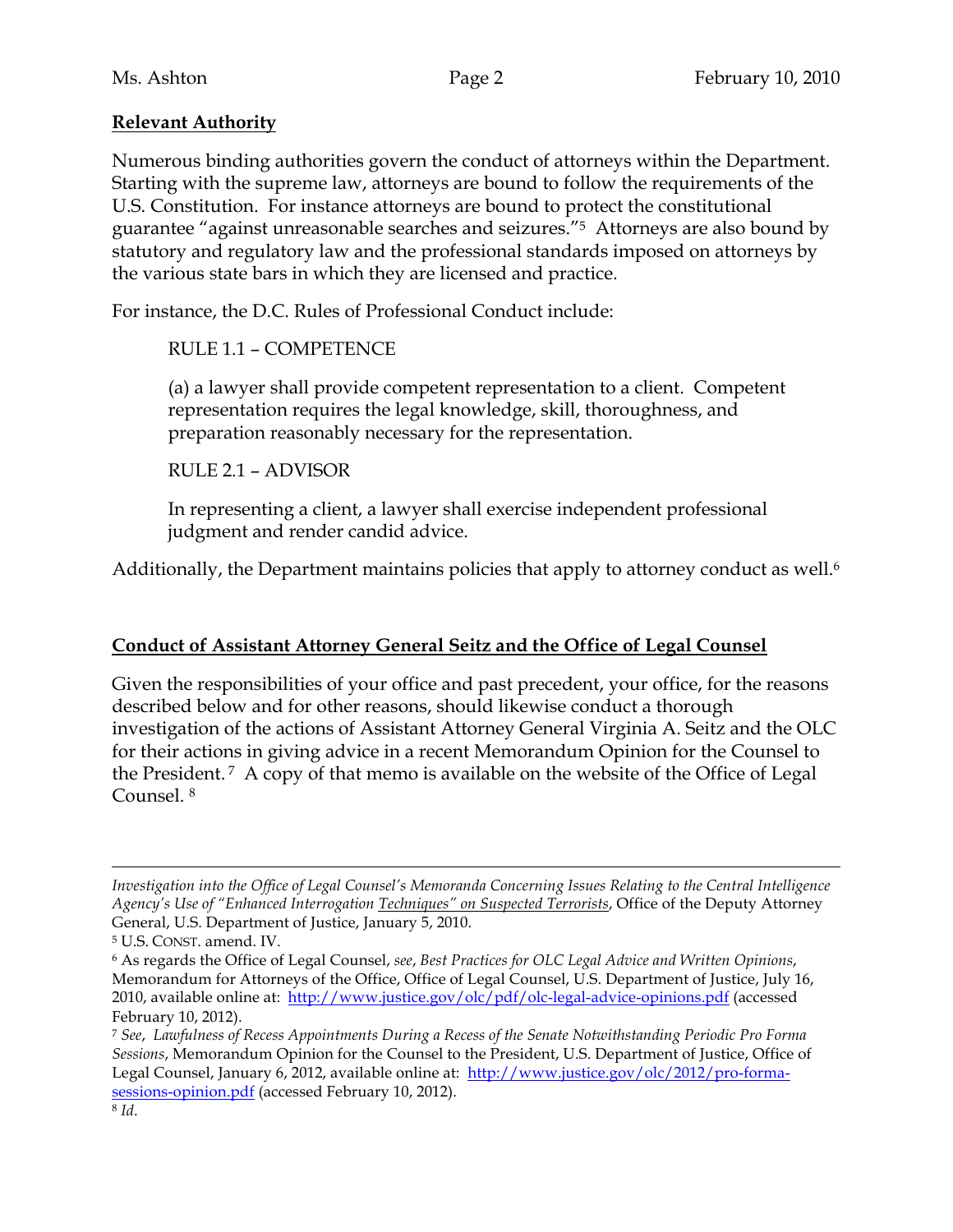The subject matter of this memo is whether the President can unilaterally decide that the U.S. Senate is in recess and thus make appointments under the Recess Appointments Clause found in U.S. Const. art. II, § 2. cl. 3. The memo is dated January 6, 2012 and attempts to provide the justification for the President's actions on January 4, 2012 where he unilaterally asserted that the U.S. Senate was in recess and appointed four individuals to positions that otherwise would have required Senate confirmation. Three of these individuals were appointed to the National Labor Relations Board and one individual was appointed to the Consumer Financial Protection Bureau.

This breathtaking usurpation of the Senate's authority and prerogatives is unprecedented and calls into question whether attorneys in OLC committed misconduct by providing a make weight fig leaf covering with a pre-ordained conclusion in order to justify the President's patently unconstitutional actions. As noted by a respected former federal judge, "It is difficult to escape the conclusion that OLC is simply fashioning rules to reach to the outcomes it wishes."9

The power to use recess appointments has been turned by OLC into an exception to the general requirement for confirmation that swallows the rule. A former Assistant Attorney General for OLC described the analysis in the memo as follows:

Rather than furthering the purpose of the President's recess appointment power, the OLC opinion would allow that power to swallow the Senate's authority to withhold its consent when it believes a nominee should not be confirmed. In this way, the Administration's legal position is a vivid illustration of what Justice Cardozo called "the tendency of a principle to expand itself to the limit of its logic." BENJAMIN N. CARDOZO, NATURE OF THE JUDICIAL PROCESS 51 (1921). The Framers intended the President's recess appointment power to serve as an "auxiliary method" that would "supplement" the usual requirement that the President and the Senate act "jointly" in making appointments. THE FEDERALIST NO. 67 (Alexander Hamilton). Yet under the Administration's approach, a President could circumvent the Senate's opposition to a nominee by making seriatim recess appointments to the same office. That is precisely what the President has done in the case of his recess appointment to the NLRB of Sharon Block, where he replaced one recess appointee with another. $^{10}$ 

Essentially the memo leaves no practical constraints on the appointment power of the President, regardless of whether the Senate considers itself in recess or not. The memo also utterly ignores the constitutional right of the Senate set its own schedule and rules. The memo also brushes aside previous OLC memorandum on the same subject and in

 <sup>9</sup> Michael McConnell, *The OLC Opinion on Recess Appointments*, Advancing a Free Society, Hoover Institution, Stanford University, available online at:

http://www.advancingafreesociety.org/2012/01/12/olc-recess/ (accessed February 10, 2012). <sup>10</sup> *Statement of Charles J. Cooper, Before the House Committee on Education and the Workforce Concerning "The NLRB Recess Appointments: Implications for America's Workers and Employers,"* February 7, 2010, available online at: http://edworkforce.house.gov/UploadedFiles/02.07.12\_cooper.pdf (accessed February 10, 2012).